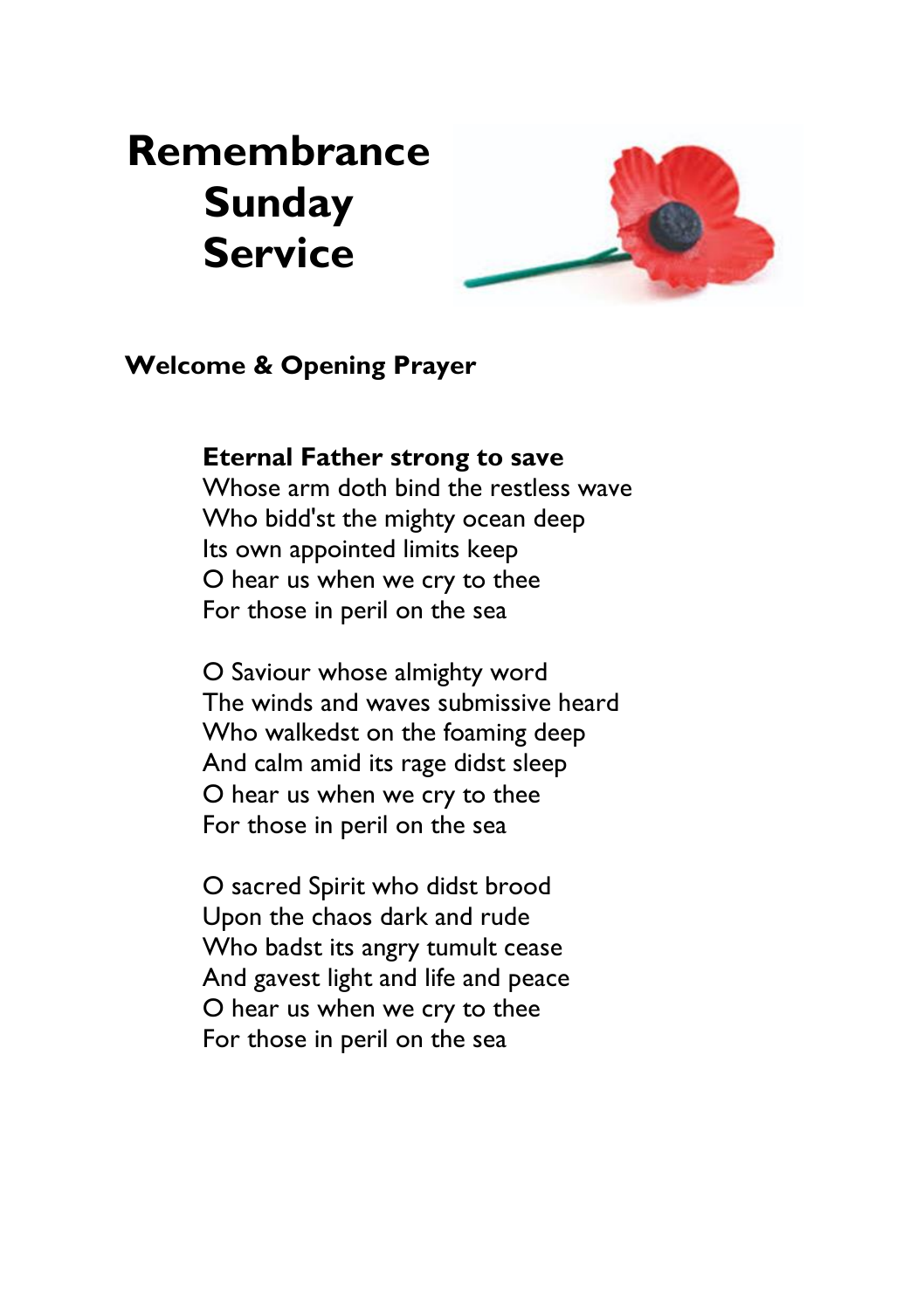O Trinity of love and pow'r Our brethren shield in danger's hour From rock and tempest fire and foe Protect them whereso'er they go And ever let there rise to thee Glad hymns of praise from land and sea

### **Bible Reading**

#### **Sermon**

**Abide with me; fast falls the eventide:**

the darkness deepens; Lord, with me abide: when other helpers fail, and comforts flee, help of the helpless, O abide with me.

Swift to its close ebbs out life's little day; earth's joys grow dim, its glories pass away; change and decay in all around I see: O thou who changest not, abide with me.

I need thy presence every passing hour; what but thy grace can foil the tempter's power? Who, like thyself, my guide and stay can be? Through cloud and sunshine, Lord, abide with me.

I fear no foe with thee at hand to bless; ills have no weight, and tears no bitterness. Where is death's sting? Where, grave, thy victory? I triumph still, if thou abide with me.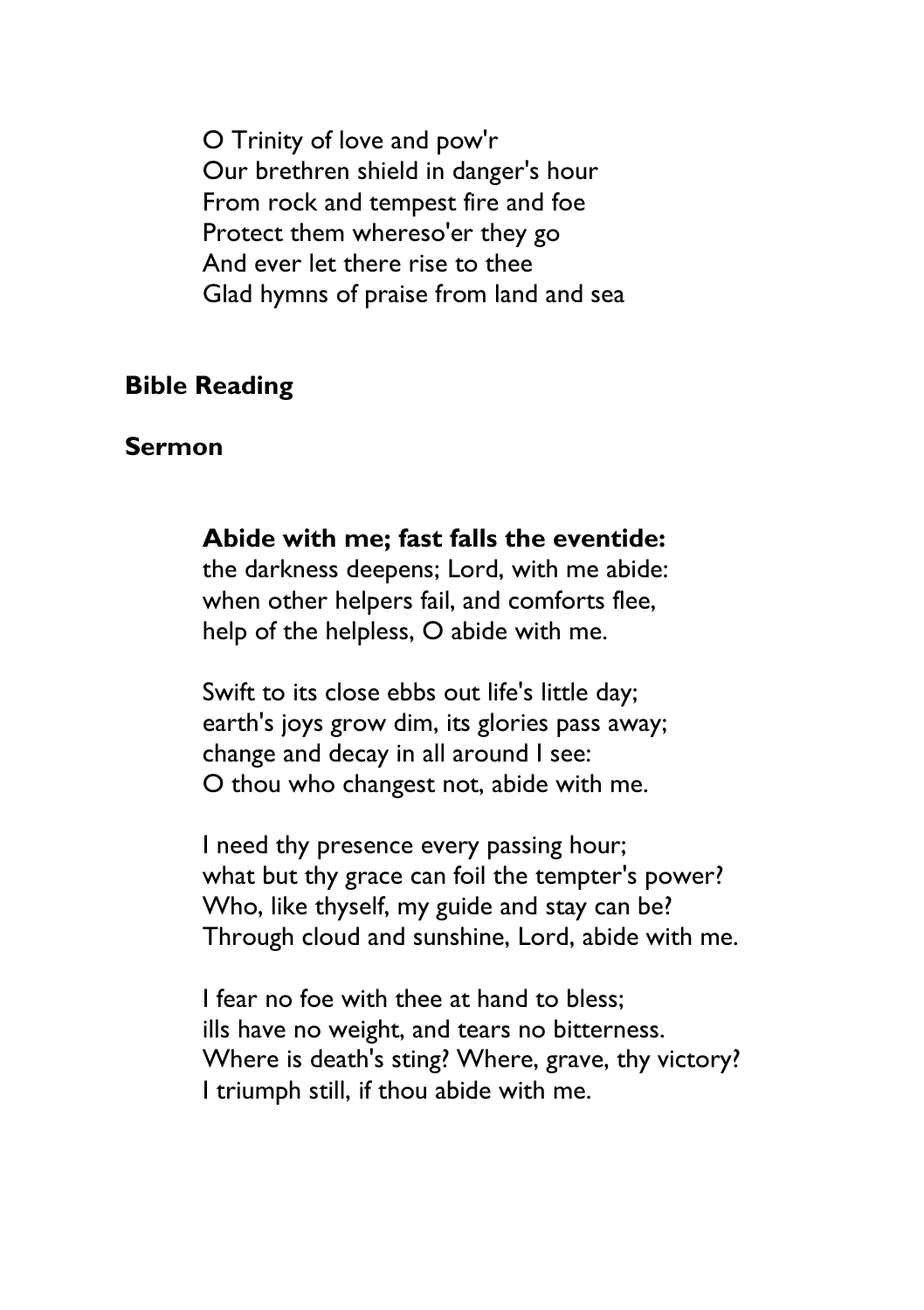Hold thou thy cross before my closing eyes; shine through the gloom, and point me to the skies; heaven's morning breaks, and earth's vain shadows flee; in life, in death, O Lord, abide with me.

#### **Reading of the Roll of Honour**

### **Poem - In Flander's Field**

## **INTERCESSIONS inc The Lord's Prayer**

Our Father, who art in heaven, Hallowed be thy name. Thy kingdom come, Thy will be done on earth, as it is in heaven. Give us this day our daily bread. And forgive us our trespasses, as we forgive those who trespass against us. And lead us not into temptation, but deliver us from evil: For thine is the kingdom, the power, and the glory, forever and ever. Amen.